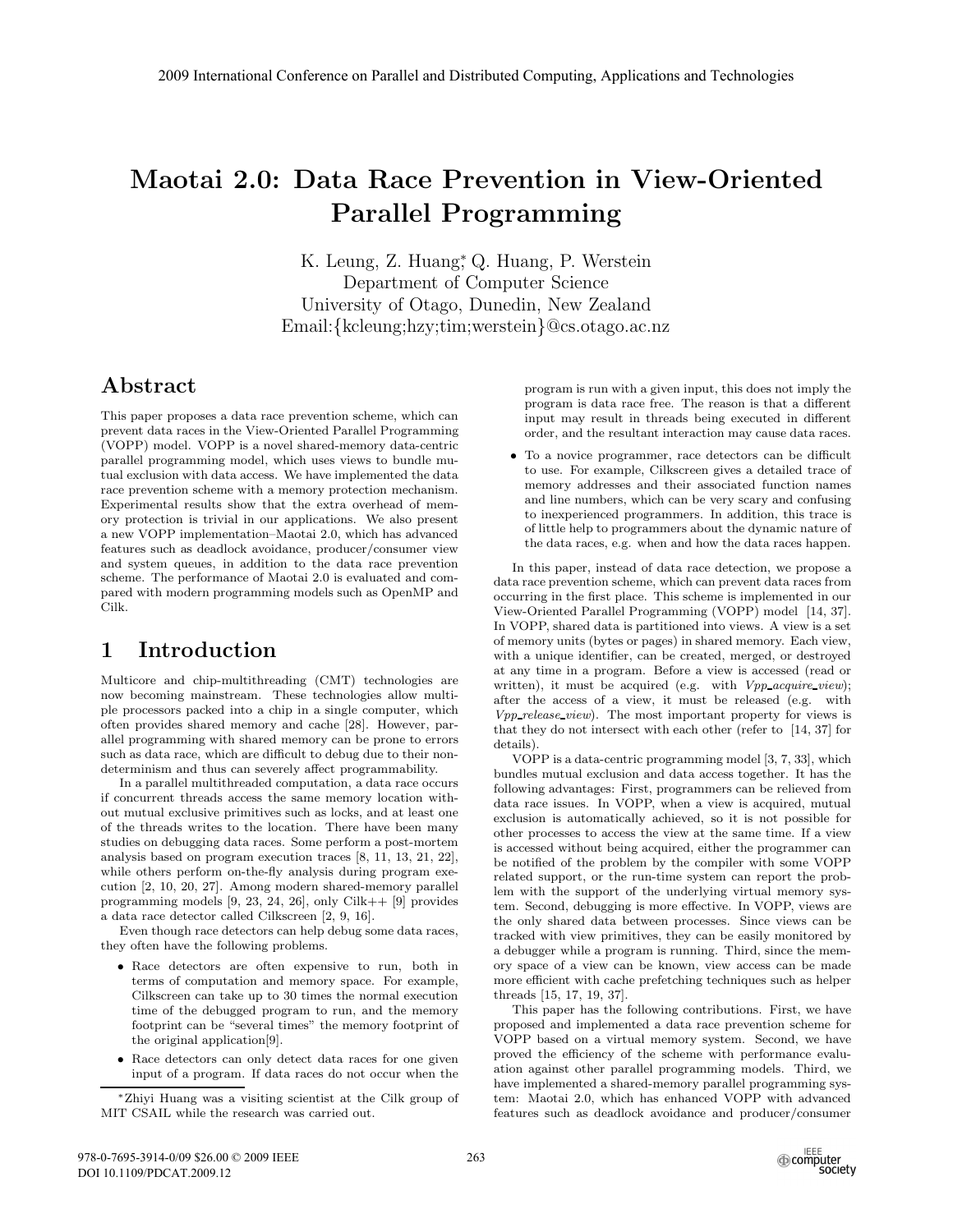view. Maotai 2.0 is based on Maotai 1.0 [37], but is enhanced with features such as data race prevention.

The rest of this paper is organized as follows. Section 2 describes a data race prevention scheme that can eliminate data races in VOPP. In Section 3, we introduce the advanced features of Maotai 2.0 for improving programmability and performance. Section 4 discusses the programmability of VOPP and Section 5 presents the performance evaluation of Maotai 2.0. Finally, our future work is suggested in Section 6.

# **2 Data Race Prevention Scheme in VOPP**

#### **2.1 Basic Concepts in VOPP**

In VOPP, shared data is defined through views. Unlike most shared memory parallel programming models, variables are private to a process by default in VOPP. Shared objects must be *explicitly* defined as "views".

Views can be created, destroyed, merged, or resized, but a process must acquire a view (read-only or read-write) before accessing it and must release it after finishing with the view. VOPP adopts the Single-Writer Multiple-Reader (SWMR) model. At any given time, a view can either be read/written by one process *or* allow read-only access to multiple processes. In our current implementation, a view uses a contiguous memory space to store shared variables. Below is a simple example of VOPP in C.

```
typedef struct {int a[ARRAY_SIZE];
                int result;} Foo;
Foo *ptr;
if (0 == Vpp\_proc_id) {
  /* master allocates view 0 with
     type SWV, which is a shared object
     with "Foo" type */
  Vpp_alloc_view(0, sizeof(Foo), SWV);
}
Vpp_barrier();
ptr = Vpp_acquire_view(0);
ptr->result += compute(ptr->a);
Vpp_release_view(0);
```
As illustrated in the above example, if a data structure should be shared by multiple processes, a view has to be created for it with *Vpp alloc view*. For exclusive access to the view, the view type is SWV, which means "Single Writer View". However, we also provide other advanced views in Maotai 2.0 to enhance the programmability and flexibility of VOPP (refer to Section 3).

If a process wants access to a view, the view must be acquired with *Vpp acquire view* (or *Vpp acquire Rview* for readonly access). The view must be released with *Vpp release view* after accessing it.

#### **2.2 Data Race Prevention and Detection**

In our data race prevention scheme, data races are prevented by a memory protection mechanism available in most UNIX systems. All views are initially protected from access using system calls such as *mprotect()*. *mprotect()* can deny access to a page, allows read-only access to a page, or allows read/write access to a page. We use this mechanism to prevent a view

from illegal accesses. Only after a view is acquired is a process allowed to access the memory pages of the view via *mprotect()*. When a view is released, the process is again denied access to the view.

If a process accesses a view before *Vpp acquire view* or after *Vpp release view*, the pages of the view would not have the necessary access permission and thus a segmentation fault will occur. Our system will handle the fault, send a warning message to the programmer that a view is accessed without acquisition, and quit the program execution.

In this way, a view can either be written to by one process or read by multiple processes at a time. Programmers do not need to worry about the data race bugs. If a view is accessed by calling *Vpp acquire view*, mutual exclusion of the view access is automatically done by the system, i.e., Maotai 2.0. If a view is accessed without view acquisition, a segmentation fault will occur, and the system will alert the programmer about which view is accessed without acquisition. The programmer can easily fix the bug by inserting *Vpp acquire view* and *Vpp\_release\_view* into the faulted code section.

The extra cost of this data race prevention scheme is the overhead of the memory protection. In Maotai 2.0, this cost is very low. On a Sun T2000 Server equipped with a 1GHz UltraSPARC T1 processor [29], micro-benchmarking results demonstrate that the overhead of memory protection added to the view primitives is generally very low (around 2-3*µs*). The exception is *Vpp acquire view*, requiring up to 35*µs* extra, which covers the essential overhead of the memory protection mechanism (see Table 1). Note that *Vpp acquire Rview* and *Vpp release Rview* means acquiring and releasing readonly views.

Table 1: Breakdown of view primitive costs (in *µs*)

| Primitive               | no prot | prot  | cost  |
|-------------------------|---------|-------|-------|
| $Vpp$ acquire_view()    | 3.14    | 39.08 | 35.94 |
| $Vpp$ acquire $Rview()$ | 3.60    | 6.32  | 2.72  |
| $Vpp$ release_view()    | 1.91    | 4.54  | 2.63  |
| Vpp_release_Rview()     | 1.99    | 4.64  | 2.65  |

However, in our application benchmarks, this overhead does not cause noticeable difference in application speedup. Table 2 shows the speedups (at 32 processes) of our applications with and without memory protection in Maotai 2.0. We have six benchmark applications: Successive Over-Relaxation (SOR), Gaussian Elimination (GE), Integer Sort (IS), Neural Network (NN), Mandelbrot, and Mergesort. For details of these applications, refer to Section 5. As we can see from Table 2, in all 32-process benchmark cases, the difference is around 0.5%.

Table 2: Effects of memory protection on benchmark application speedups with 32 processes (in *µs*

| Application             | no prot | prot  |
|-------------------------|---------|-------|
| SOR.                    | 16.82   | 16.77 |
| GE                      | 22.41   | 22.36 |
| ΙS                      | 16.51   | 16.47 |
| NΝ                      | 16.98   | 16.92 |
| Mandelbrot <sup>a</sup> | 7.61    | 7.60  |
| Mergesort               | 12.52   | 12.50 |

*<sup>a</sup>*speedup with eight processes

One issue about the implementation is that memory protection such as *mprotect()* is page-based. Therefore, in order to protect view data properly, memory space allocated to a view is aligned by pages. This can result in memory space wastage.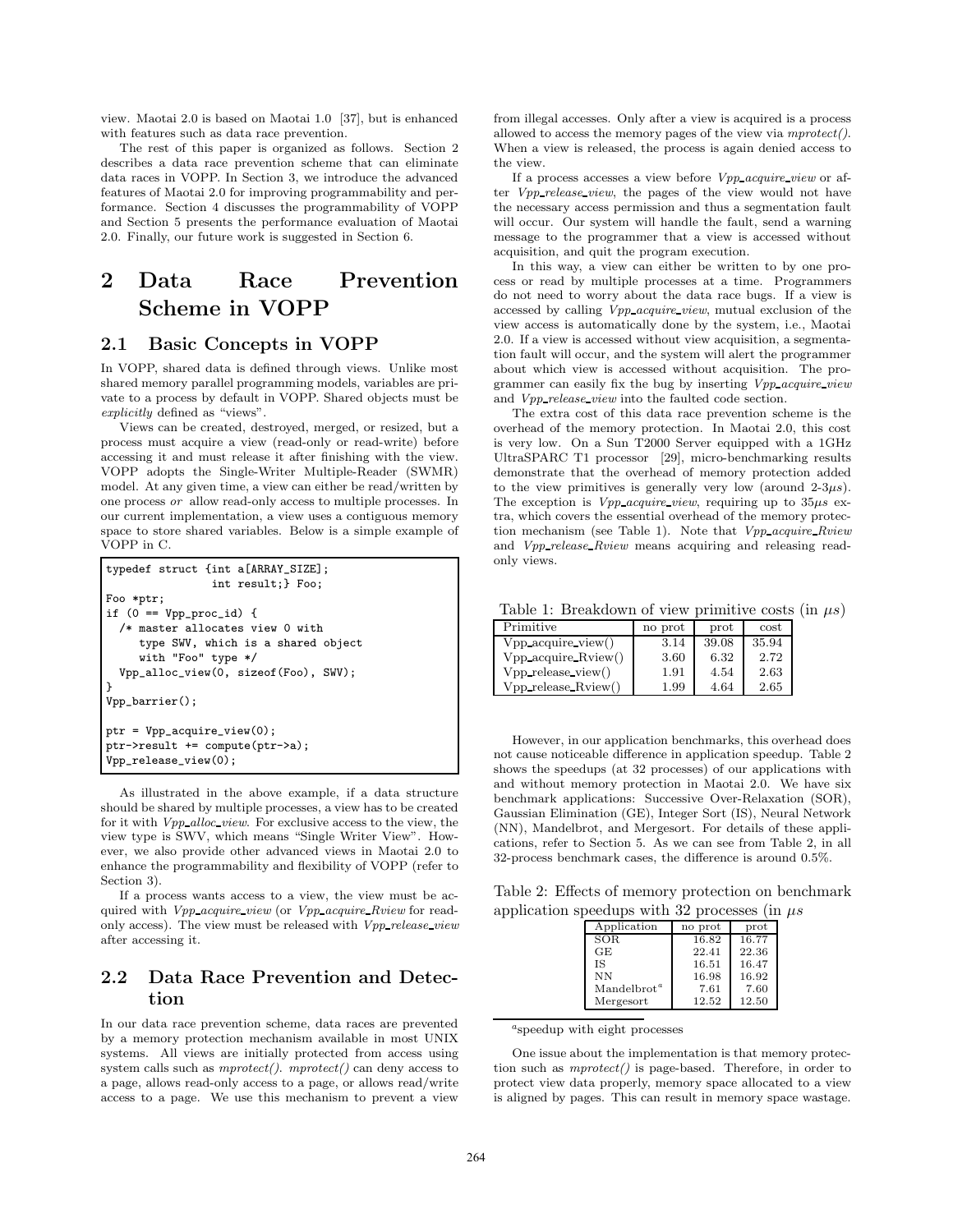Table 3 shows the requested and actual sizes of the memory space allocated by VOPP in our benchmark applications. The page size is 8kB and 32 processes are used when the data are collected. From this table, it can be seen that some applications like GE and Mandelbrot, which have many views that do not exactly fit a page, have a higher proportion of memory wastage (up to 51%), though other applications have less than 7% wastage.

Table 3: Requested vs actual VOPP shared size (in kB) in different applications

| Algorithm  | Requested | Actual    | Wasted | Percent |
|------------|-----------|-----------|--------|---------|
|            |           |           |        | wasted  |
| SOR.       | 4,097     | 4,194     | 97     | 2.3     |
| GE         | 64,016    | 98,329    | 34,313 | 34.9    |
| IS         | 4,194     | 4,194     |        |         |
| NΝ         | 272       | 295       | 23     | 7.8     |
| Mandelbrot | 2,000     | 4,096     | 2,096  | 51.2    |
| Mergesort  | 1,600,001 | 1,600,274 | 273    | 0.02    |

However, with architectural support for variable-size pages [6, 36], this memory wastage can be greatly reduced.

The programmers can also choose to use the above *mprotect()*-based data race mechanism for debugging mode only. After they are sure there is no more data race in the program, the view protection can be removed and different views can be packed into the same page, in which way the above extra memory space can be saved at run time.

#### **2.3 Related Works**

Shared memory systems have different approaches to the data race issue. In most systems (such as OpenMP [24], Cilk [30], Pthreads [23] and UPC [31]), locks are not associated with shared objects and programmers are responsible for arranging locks properly to prevent data races, therefore these systems are prone to data races and deadlocks caused by programming errors.

Transactional memory is very convenient for parallel programming. However, its major goal is to guarantee atomicity of memory accesses without locking, instead of addressing the data race issue. It rolls back one or more conflicting transactions if atomicity may be violated. Therefore, it never removes data races. Also live-lock is an issue with transactional memory (all competing processes repeatedly roll back and make no progress).

Deterministic Parallel Java (DPJ) [4, 5] is a data-centric object-oriented shared-memory concurrent model based on Java language extension. It expresses parallelism by using parallel-for construct (**foreach** and **cobegin** block. The *cobegin* block treats each statement within the block as a separate task and spawn all at once. These tasks are synchronized at the end of the block. In DPJ, the compiler uses the "type and effect" system on classes and methods to statically check whether two threads in a *foreach* or *cobegin* block can be executed concurrently, if not, then the tasks will be run serially instead in the order they are listed to ensure determinacy. Under the "type and effect" system, concurrent objects are allocated in a "region". "Region" is a type under DPJ and must be declared within a concurrent class before use. Within a concurrent class, data fields can be assigned to either the object's region or be subtyped to a different region. Subtyping allows easy management of recursive data structures, such as tree nodes. Each method must state its "effects" on all regions it accesses (read or write). The compiler first ensures that all effects are correctly declared by each method. Then by using the region type and effects information, both the compiler and

the runtime mechanism check whether two potentially concurrent threads "commute" (i.e. whether the threads access disjoint regions, and for regions that both access, none writes to the common region). If the threads "commute", they will be executed concurrently, otherwise they will be executed serially in the order they are written, thus ensuring determinacy.

The concept of "region" in DPJ is similar to "view" in VOPP that both models bundle access management into shared objects to relieve programmers from the responsibility of manually setting locks to prevent data race. However, DPJ avoids the data race problem through serial execution, while VOPP detects the data races at runtime and helps the programmer fix the bugs.

# **3 Advanced Features in Maotai 2.0**

Apart from data race prevention, Maotai 2.0 also offers primitives for acquiring multiple views in order to avoid deadlocks, producer/consumer views, and system queues to enhance programmability and performance. These features are discussed below.

#### **3.1 Deadlock Avoidance**

Similar to data race, deadlock is another pain that can happen easily but is difficult to debug in shared-memory parallel programming. In VOPP, deadlock can happen if views are acquired in a nested way and different processes acquire them in different orders.

For example:

| P1                                         | P <sub>2</sub> |
|--------------------------------------------|----------------|
| A V(1)                                     |                |
|                                            | A V(2)         |
| AV(2)                                      |                |
|                                            | A V(1)         |
| /* here P1 holding view 1 waits for view 2 |                |
| which is held by P2, but P2 will not       |                |
| release view 2 until it gets view 1        |                |
| $--->$ DEADLOCK */                         |                |
|                                            |                |
| $R_V(2)$                                   | $R_V(1)$       |
| R V(1)                                     | R V(2)         |
|                                            |                |

In the above example, *A V* is *Vpp acquire view* and *R V* is *Vpp release view*. The example shows that if *P*1 is holding view 1 while *P*2 is holding view 2, deadlock occurs.

To avoid deadlocks due to acquiring multiple views in different orders, Maotai 2.0 offers a primitive for acquiring multiple views. Programmers can list all views to be acquired (in any order) with this primitive which will acquire the views in a specific, same order. In this way, there is no chance for deadlocks to happen.

Below is an example illustrating the use of the primitive for acquiring multiple views:

```
/* acquire access to both view 0 and 1*/Vpp_acquire_multiviews(0, &ptr0, 1, &ptr1);
ptr0->result += compute0(ptr0->a, ptr1->a);
ptr1->result += compute1(ptr1->a, ptr0->a);
Vpp_release_view(); /* release all views */
```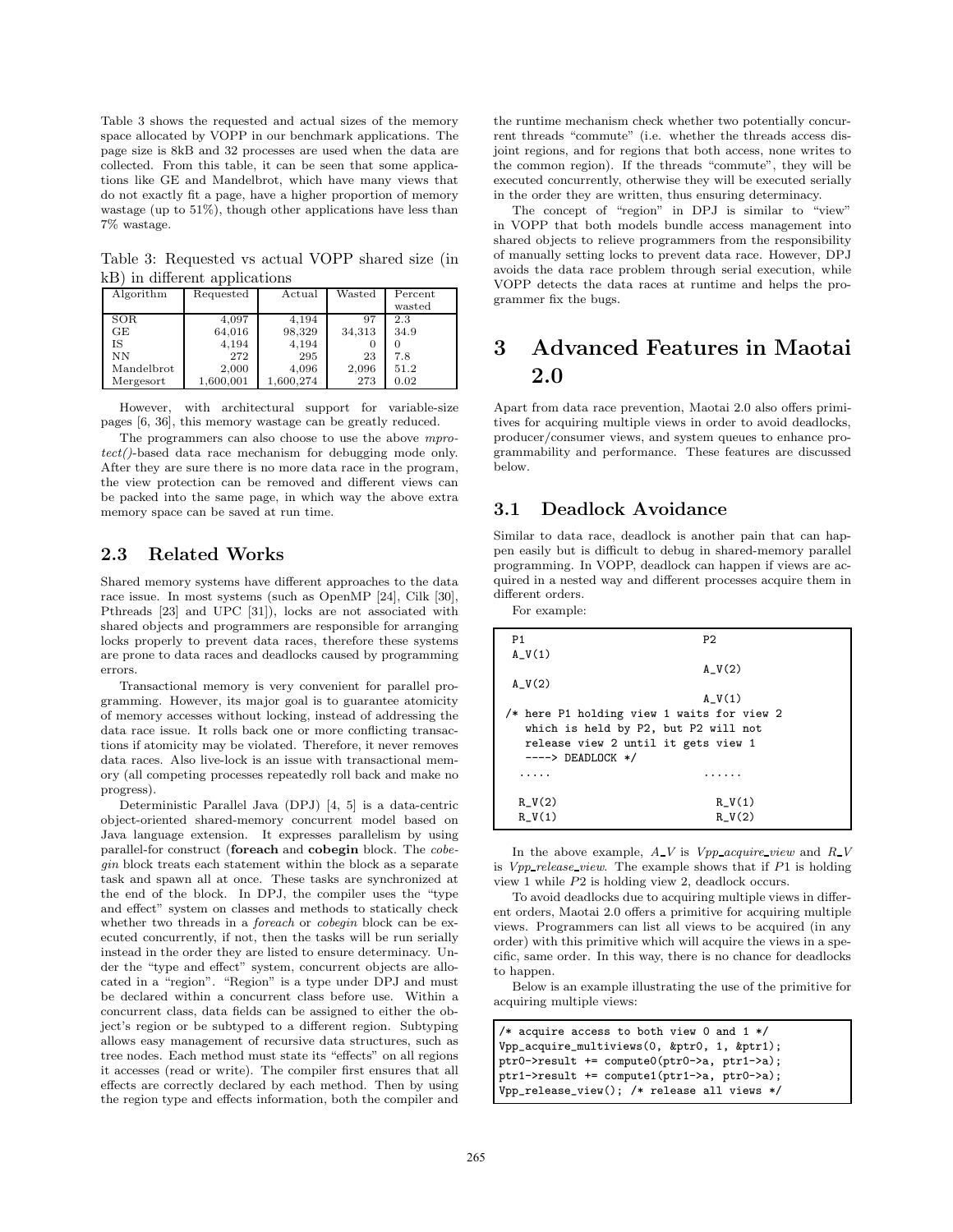In the above example, the process acquires both view 0 and 1 with *Vpp acquire multiviews* which puts the view base addresses into *ptr*0 and *ptr*1. Finally the process releases both views with *Vpp release view*.

In order to ensure deadlock-free operation, the *deadlock-free mode* must be used where nested view acquire calls are *forbidden* (i.e. after *Vpp acquire view()* or *Vpp acquire multiviews()* is called, *Vpp release view()* must be called to release all views before either view acquire construct can be called again). However in dynamic nested view acquire cases such as list traversal, it is difficult to know which views (in this case list nodes) to acquire in advance where inner views can only be decided after the outer views are processed. In this case, requiring all views to be acquired together would be too restrictive and nested view acquire constructs must be allowed. Programmers are responsible to be clear about the algorithmic behaviours in order to avoid deadlocks.

Nevertheless, the above primitives provide an avenue for novice programmers to avoid unnecessary deadlocks.

#### **3.2 Producer/Consumer View**

The producer/consumer view is provided to allow direct expression of producer/consumer relationships in parallel algorithms. Traditionally barriers are used to synchronize the producer and the consumers in shared memory parallel programming. With the introduction of the producer/consumer view, programming the producer/consumer problem is more straightforward (see examples below) and thus increases programmability. In addition, a producer/consumer view can avoid expensive barriers, which makes all processes wait and whose cost would increase with increasing number of processes.

The producer/consumer view is implemented as a queue. The producer enqueues a new version of the view by acquiring the view, producing the data, and finally releasing the view. The consumer dequeues a version of the view by acquiring readonly access to the view. After it finishes with the view, it releases its version of the view whose buffer may be recycled by the producer.

There are two types of producer/consumer views:

- *Producer/Consumer Single (PCS)* is used in situations where all consumers share the same queue. That means, when a version of the view is dequeued by a consumer, it is not accessible to other consumers.
- *Producer/Consumer Multicast (PCM)* is used for situations where each consumer has its own queue. The producer makes a copy of each version of the view for each consumer. Therefore, each version of the view is broadcast to all consumers.

The following example demonstrates the use of PCS.

| Vpp_alloc_view(0, sizeof(Foo), PCS);<br>Vpp_barrier(); |                               |  |  |  |
|--------------------------------------------------------|-------------------------------|--|--|--|
|                                                        |                               |  |  |  |
| producer:                                              | consumer:                     |  |  |  |
| ptr=Vpp_acquire_view(0);                               | $ptr = Vpp_acquire_Rview(0);$ |  |  |  |
| produce (ptr>a);                                       | cosume(ptr~>a);               |  |  |  |
| $Vpp_release\_view()$ ;<br>Vpp_release_view();         |                               |  |  |  |

However, for the same problem, the following barrier version has to worry about the synchronization between the producer and the consumer.

Barrier version:

```
Vpp_alloc_view(0, sizeof(Foo), SWV);
Vpp_barrier();
```

| producer:                | consumer:                 |
|--------------------------|---------------------------|
| ptr=Vpp_acquire_view(0); |                           |
| produce (ptr>a);         |                           |
| Vpp_release_view();      |                           |
| $Vpp_barrier()$ ;        | $Vpp\_barrier()$ ;        |
|                          | ptr=Vpp_acquire_Rview(0); |
|                          | cosume(ptr>a);            |
|                          | Vpp_release_view();       |

In our experiments, the SOR and GE benchmark applications demonstrate that producer/consumer views (both PCS and PCM) give a better speedup than all other barrier based implementations, including their VOPP versions that use barriers. Figure 1 and 2 shows the speedup difference between applications using barriers and those using producer/consumer views.



Figure 1: Speedup of SOR in VOPP

Figure 1 shows the speedup of SOR which uses PCS to improve its performance. Compared with its barrier implementation, the improvement of speedup is 11.2% at 32 processes.



Figure 2: Speedup of GE in VOPP

Figure 2 shows the speedup of GE which uses PCM to improve its performance. Compared with its barrier implementation, the improvement of speedup is 4.2% at 32 processes.

#### **3.3 System Queues**

System queues are provided in Maotai 2.0 to store view IDs. This facility allows easy implementations for task queues. Task queues are good for load balancing parallel applications (e.g. Mandelbrot and tree search algorithms), where the data for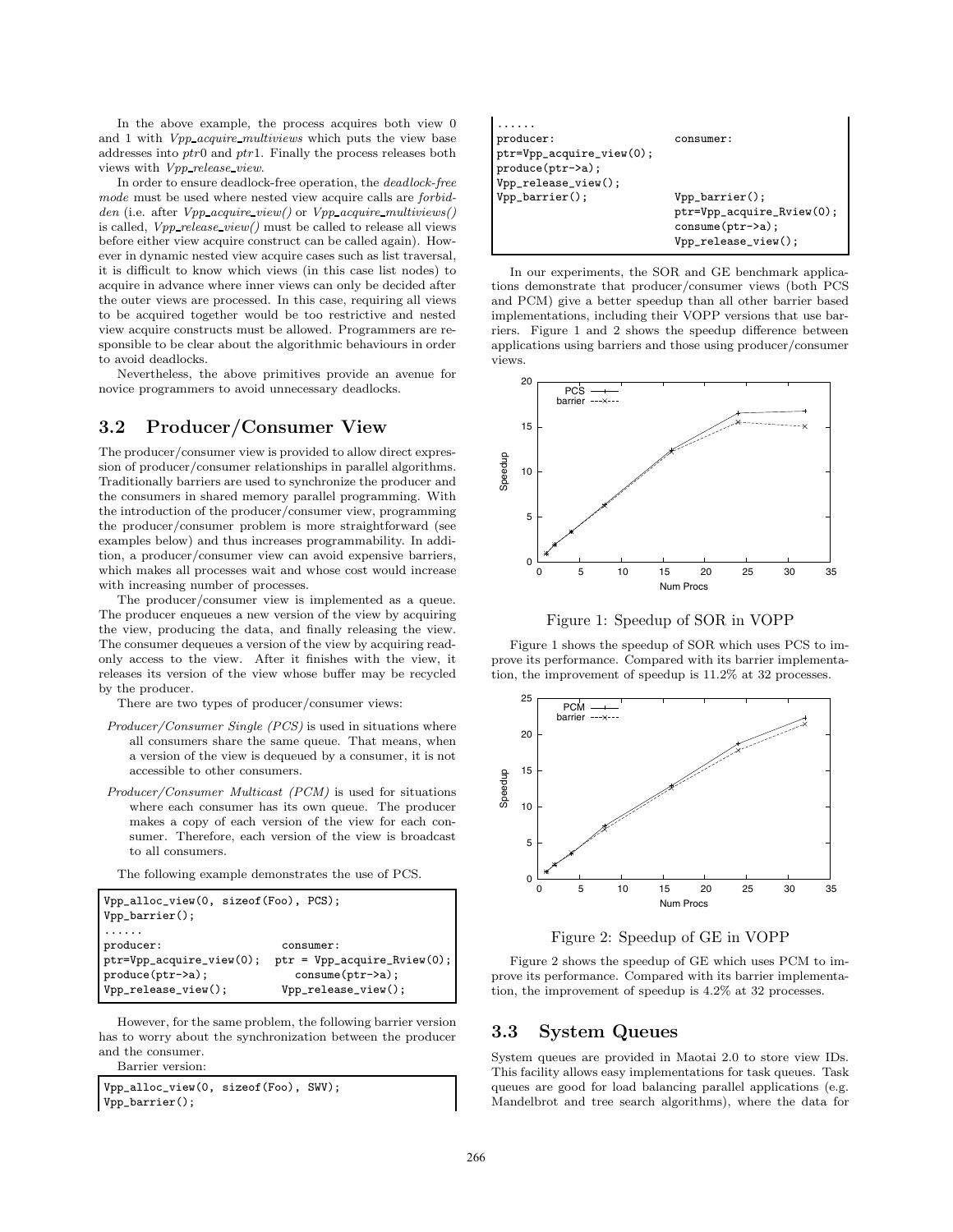each job or node can be put in a view and its ID is simply enqueued in a system queue for other processes to work on.

Below is an example showing how a system queue serves as a task queue in VOPP.

```
if (0 == Vpp\_proc_id) {
  /* each row is a job (and a view), and master
    process enqueue all jobs (view IDs) */
  for (y = 0; y < ydim; y++) {
    Vpp_alloc_view(y, xdim * sizeof(int), SWV);
    init_view(y);
    Vpp_enqueue_view(0, y);
 }
}
Vpp_barrier();
/* now all processes start working ... */
while ((vid = Vpp_dequeue_view(0))
      >= 0) {
 ptr=Vpp_acquire_view(vid);
  /* work on the row ....... */
  Vpp_release_view();
}
```
In the above example, the master process allocates and enqueues all jobs through enqueuing their view IDs into the system queue (numbered 0). Then all processes dequeue from system queue 0, get a view ID and process the jobs until the queue is empty. Without the system queues, programmers have to set up similar queues by themselves.

In Maotai 2.0, the enqueue and dequeue calls are efficient. In a microbenchmark test on a Sun T2000 server, an enqueue call only takes 2*.*65*µs* and a dequeue call takes 2*.*56*µs*.

### **4 Programmability of VOPP**

VOPP has improved the programmability of shared memory parallel programming since it eliminates data races and can avoid unnecessary deadlocks. In addition, producer/consumer views and system queues are provided in Maotai 2.0 to further improve its programmability. However, its distinct difference from other shared memory programming models is that VOPP requires views to be defined before accessing them.

From a syntactic standpoint, view definition does not impose any extra burden on programmers. In our current implementation, views are defined with *Vpp alloc view*, which is similar to *malloc*.

For most applications such as IS and SOR, views do not change once they are created. For those applications, view definition is very natural and straightforward. However, there is some small group of applications such as *Mergesort* that have changing views and have to re-organize the views (create new views and destroy old views). For those applications, VOPP does trade off some programming convenience for data race prevention.

Fortunately, Maotai 2.0 has provided a Multiple Writer View (MWV) to offer the programming convenience for experienced programmers. A MWV is a view that can be accessed simultaneously by **multiple processes**. Therefore, it is up to the *programmer* to avoid data races in a MWV. However, in contrast to other programming models such as  $Cilk++[9]$  and OpenMP [24], the data races are confined in the *current MWV* should they occur.

In some shared memory parallel programming models [9, 24, 26], there are reduction constructs for programmers to avoid data races in parallel for-loops. Apart from the fact that the syntax of reduction constructs is more complex than view definition of VOPP, the operations of a reduction construct have to be pre-defined, which rules out any ad-hoc operations on the reduction construct from third-party software. In addition, reduction constructs require the operations to be commutative, which restricts their usability. Fortunately, the view constructs in VOPP are free from these restrictions.

# **5 Performance Evaluation with Other Models**

In this section, we compare the performance of Maotai 2.0 with other modern shared memory parallel programming models like OpenMP, Cilk and Pthreads. Our benchmark applications include Successive Over-Relaxation (SOR), Integer Sort (IS), Gaussian Elimination (GE), Neural Network (NN), Mandelbrot and Mergesort. The experiments are carried out on a Sun T2000 server with an UltraSPARC T1 processor and 16GB memory. The UltraSPARC T1 has eight cores, each of which is clocked at 1GHz and supports four hardware threads. In total, the UltraSPARC T1 processor supports up to 32 hardware threads [29]. Linux kernel 2.6.24-sparc64-smp and the compiler gcc-4.4 are used during benchmarking. The benchmark applications are implemented on Maotai 2.0, Cilk-5.4.6 [30], OpenMP 3.0 [24] and Pthreads [23]. All programs are compiled with the optimization flag "-O2". In each case, speedup is measured against the serial implementation of the benchmark algorithm. The elapsed time calculated in each case excludes initialization and finalization costs, because they are one-off and are difficult to measure within the program in models that involve source-translation, such as Cilk and OpenMP. Instead, startup and finalization times for each model are measured separately. Runtime of functions that are irrelevant to the original application, such as generation of random sequences and result-verification, are also excluded.

Successive Over-relaxation (SOR) is a multiple-iteration algorithm where each element is updated by the values of the neighbouring elements from the last iteration. In this experiment, the implementation is adapted from [37]. Matrix size is set to 8000 ∗ 4000 and 40 iterations are performed.

The Integer Sort (IS) algorithm used in this experiment is based on the NPB version [32]. This is a counting-sort algorithm. In this experiment, the problem size is  $2^{26}$  integers with a  $B_{max}$  of  $2^{15}$  and 40 repetitions are performed.

The Gaussian Elimination (GE) implementation from [34, 37] is used in this experiment and the matrix size is set to 4000 ∗ 4000.

The parallel Neural Network (NN) implementation is based on Pethick's work [25]. This algorithm trains a backpropagation neural network in parallel using a training data set. In this experiment, the size of the neural network is set to 9 ∗ 40 ∗ 1 and the number of epochs is set to 200.

The Mandelbrot algorithm is embarassingly-parallel. However, the workload of pixels is extremely uneven, and thus requires a load-balancing mechanism to prevent process starvation [12, 35]. In this experiment, the size of the screen is set to 500 ∗ 500, the maximum number of iterations is set to 500 and each pixel is calculated 5000 times. The maximum number of processes or threads is set to eight for this experiment because hyperthreading relies on memory latency. Since this application has very few memory accesses, there is little speedup when more processes or threads than the number of CPU cores are used (the UltraSparc T1 has eight cores).

The parallel Mergesort algorithm in Cilk is recursive [18, 30] and is implemented verbatim in Cilk and OpenMP to test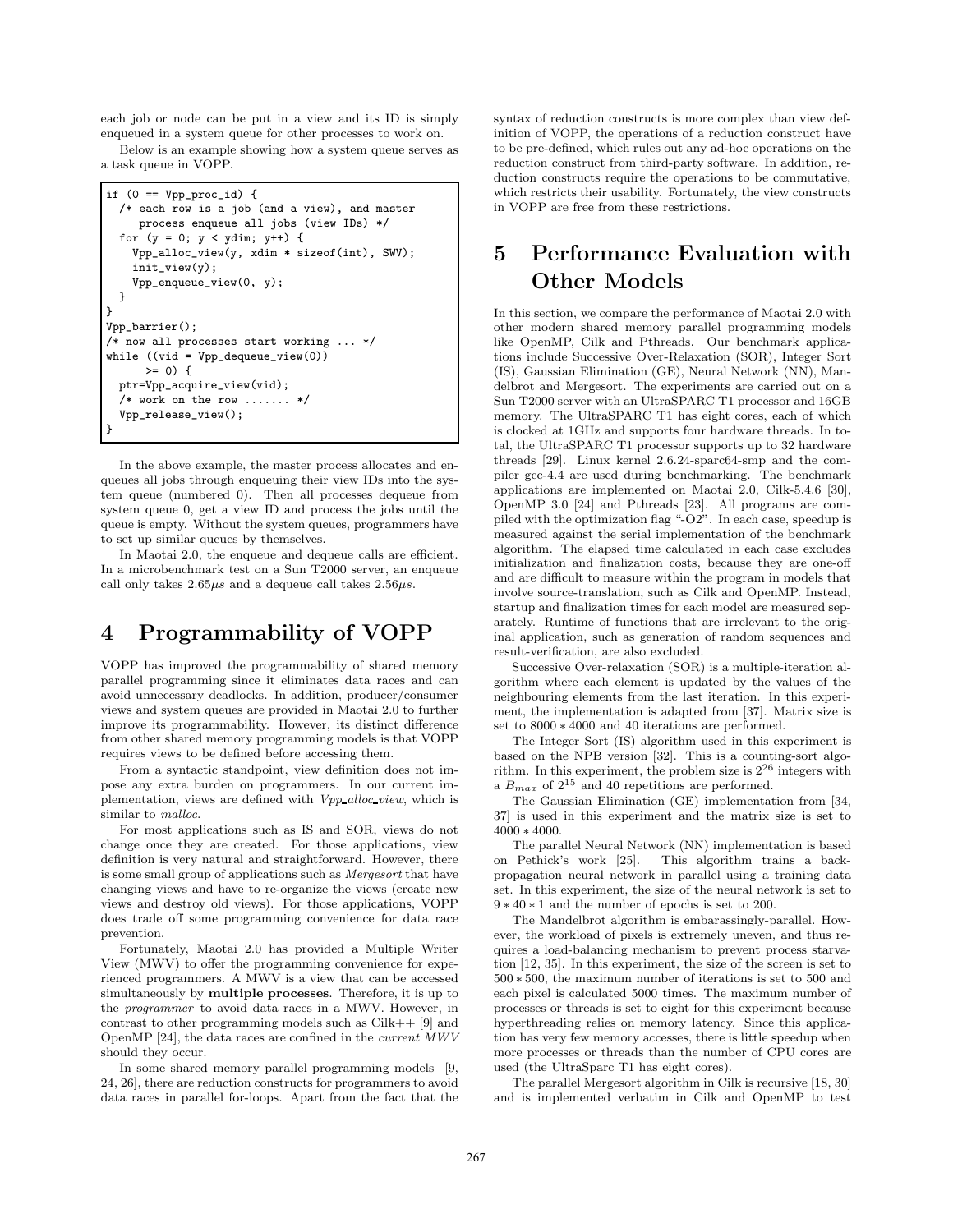performance of the newly-available task-parallelism feature in OpenMP [1]. The array consists of 200 million integers. This algorithm is converted to the iterative version for VOPP and Pthreads. The iterative version requires the number of processes to be a power of 2. This version first divides the array equally between the processes and each process sorts its own subarray. Then the merge procedure largely models the recursive version of the parallel merge algorithm. Both MWV and SWV versions of the VOPP implementation are included to test effects of the extra memory copying needed in SWV.

Since the UltraSPARC T1 has only one floating-point unit, all floating-point calculations in the above algorithms are converted to integer calculation to avoid the bottleneck at the floating-point unit. Removal of floating pointing calculations is done in all implementations and does not affect the scalability of the algorithm.

#### **5.1 Experimental Results**

The experimental results are illustrated with speedup curves. For each application, we give the speedup curves using Maotai 2.0, Cilk, OpenMP and Pthreads. In the discussion below, *n* refers to the number of processes or threads.

Speedup is calculated by:

$$
speedup = \frac{time_{serial implementation}}{time_{parallel implementation}} \tag{1}
$$

To ensure fair comparison, the same serial implementation of each benchmark application is used as a baseline for calculating speedups of all parallel programming platforms.

For SOR (Figure 3), Maotai 2.0 has the best performance. At *n* = 32, Maotai 2.0 is 13.6% better than Cilk, 17.9% better than OpenMP and 12.0% better than Pthreads.



Figure 3: Speedup of SOR

For GE (Figure 4), Maotai 2.0 again has the highest speedup. At  $n = 32$ , Maotai 2.0 is 7.4% better than Cilk; 33% better than OpenMP and 7.8% better than Pthreads.



Figure 4: Speedup of GE

For IS (Figure 5), there are less variations in speedups in different models. However at  $n = 32$ , Maotai 2.0 is 5% faster than Cilk; 15% faster than OpenMP and 7% faster than Pthreads.



Figure 5: Speedup of IS

For NN (Figure 6), all models have similar speedups. Maotai 2.0 is 3.1% faster than OpenMP, but it is 1.8% slower than Cilk and 0.2% slower than Pthreads.



Figure 6: Speedup of NN

For Mandelbrot (Figure 7), there are relatively little differences between speedups of different models. At  $n = 8$ , Maotai 2.0 is 0.8% faster than Cilk; 7.2% faster than OpenMP and 3.3% faster than Pthreads.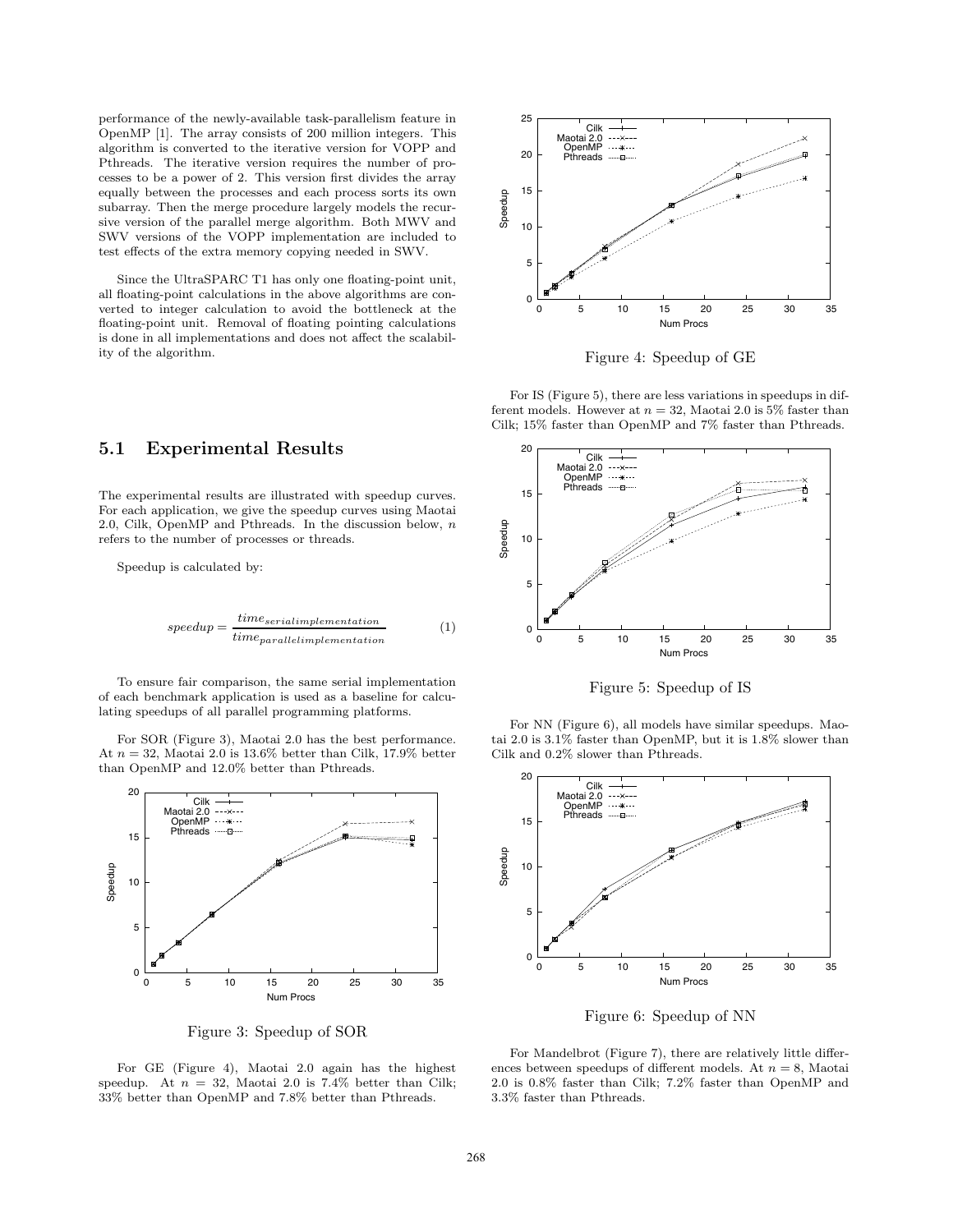

Figure 7: Speedup of Mandelbrot

For Mergesort, speedup of Maotai 2.0 is slower but comparable with other shared-memory models, though the SWV version is clearly not scalable (Figure 8). At *n* = 32, Maotai 2.0 is 9% slower than Cilk; 1% faster than OpenMP and 2% slower than Pthreads. The MWV version is 3.5 times faster than the SWV version.



Figure 8: Speedup of Mergesort

Note that, in the above collected results, the standard deviations of the elapsed time at  $n = 32$  for Maotai 2.0, Cilk and Pthreads cases are less than 0.1s, but the standard deviations of the elapsed time for OpenMP are between 0.2 to 0.5s, which may be due to the random nature of the OpenMP task scheduler.

Table 4 presents the startup and finalization time of each system. As expected, startup and finalization costs for threadbased models including Cilk, OpenMP and Pthreads are lower than process-based system like Maotai 2.0.

Table 4: Combined startup and finalization time (in ms) for different number of processes or threads on a Sun T2000 server

|            |   |    |    | 16 | 24 | 32 |
|------------|---|----|----|----|----|----|
| Cilk       |   |    |    |    |    |    |
| OpenMP     |   |    |    |    | ŋ  |    |
| Pthreads   |   |    |    | 2  | 2  |    |
| Maotai 2.0 | 9 | 10 | 13 | 15 | 19 | 22 |
| Serial     |   |    |    |    |    |    |

All thread-based models have the same combined startup and finalization time as the serial version regardless of the number of threads. Maotai 2.0 has a startup/finalization cost of

9ms (at  $n = 1$ ) and the cost grows to 22ms at  $n = 32$ , almost linear to the number of processes. Despite Maotai 2.0 having a larger startup/finalization overhead, the 22ms is still negligible compared to the time consumed in  $n = 32$  cases, which is at least 10 seconds. The startup/finalization time in Maotai 2.0 is only a one time event, therefore this overhead has a negligible effect on the speedup curves.

#### **5.2 Discussion**

The following is an analysis on why Maotai 2.0 performs better or worse than other systems.

As we mentioned before, the producer/consumer view in Maotai 2.0 enhances both programmability and performance of SOR and GE. In SOR, PCS is used to pass boundary rows to neighbour processes, thus allowing the natural expression of the message-passing relationship without the use of barrier, which would hold up irrelevant processes. Apart from programmability, the resultant performance gain is reflected in Figure 1, where the PCS VOPP version is 11.2% faster than the barrier-based SOR version.

Similarly in GE, PCM is used to *broadcast* the pivot row and the swap index, which improves programmability by mimicking the broadcasting semantics in the parallel algorithm. Also the removal of barriers by PCM improves the VOPP performance by 4.2% (Figure 2). Time is saved by replacing lock and barrier primitives with a PCM primitive.

Multiple-Program Multiple-Data (MPMD) models such as Cilk/Cilk++ and OpenMP do *not* have barriers because in this case, the parallel calculation part is conveniently expressed by parallel for-loop (or in case of Cilk, spawn recursive task decomposition threads and sync at end of parallel calculation) and the pivot part is run serially. Synchronization is implicit in the parallel for-loop construct, where tasks are forked at the beginning of the loop and joined at the end of the loop, therefore these fork-join actions are essentially barriers and have the similar overhead to the barriers in VOPP. In multiple-iterative cases such as GE and SOR, the cumulative task scheduling and synchronization overheads can be considerable. Therefore, the Maotai model would be more suited for these problems.

The introduction of system queues for programmability in Maotai 2.0 does not come at the expense of performance. The efficiency of the system queue primitives can explain the slight performance advantage over other models in Mandelbrot.

For IS, the performance advantage seen in Maotai 2.0 over other models can be attributed to the split of the global keyden array into *nproc* views. In the global keyden construction step, each process updates *all* global keyden parts in the round-robin fashion, starting from the *proc idth* part. Here, the SWMR view access pattern removes the need for barriers for preventing data race due to multiple processes updating an element simultaneously. This removal of barriers can contribute to the performance gain by the VOPP program.

For NN, since multiple items are updated by multiple processes at the end of the iteration, barriers are still used in the VOPP program. However the performance of Maotai 2.0 is still comparable to other models, which shows that being data race free has little impact on performance.

However, the SWMR model in VOPP does have its limitations in cases where the access pattern changes in every iteration, as we mentioned in Section 4. In those cases, view data must be copied to a local buffer of a process, where the process works on the data. After the data is processed, the view is acquired again by the process and the results copied back to the view. In our application of Mergesort, the resultant excessive *memory-copying* renders the implementation unscalable (Refer to VOPP-SWV in Figure 8). However, the alternative MWV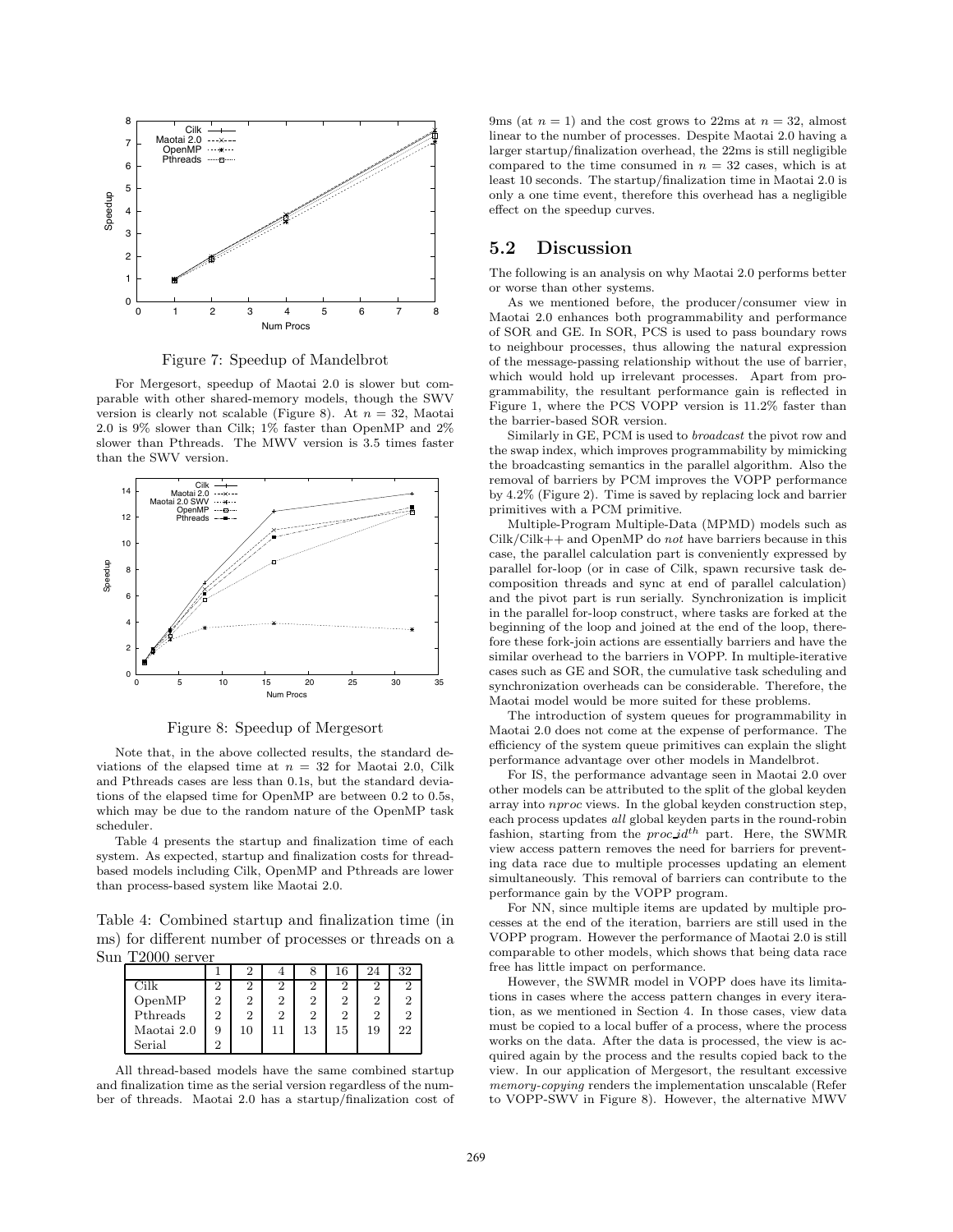implementation allows multiple processes to work directly on the view and avoid memory copying. This flexible multiple write view (MWV) made the speedup of Maotai 2.0 comparable to other shared-memory models, though the programmer has to take the risk of data races within the view.

Although Cilk is internally implemented using Pthreads, there are cases, such as Mergesort, GE, IS and Mandelbrot where Cilk performs better than Pthreads (Also for Mergesort and NN, it is better than Maotai 2.0). This can be attributed to the recursive task decomposition of Cilk ensuring cache locality [18].

The parallel for-loop in OpenMP allows easy specification of data-parallelism. However, it would introduce a taskscheduling cost, especially when the workload is fixed and no load-balancing is required. The lower speedups of GE, SOR and NN of OpenMP can be attributed to this parallel for-loop overhead. Although Cilk++ cannot be benchmarked in this experiment because sparc64-smp is not supported, its equivalent construct **cilk for** can also have the similar task-scheduling overhead.

As we noticed, OpenMP has larger standard deviations in its elapsed time. It may suggest that the OpenMP scheduler has some random behavior. For Mergesort, although the recursive OpenMP implementation has benefited from cache locality like Cilk, its worse performance (compared to Cilk) can be attributed to the inefficiency of its task scheduler.

### **6 Conclusions and Future Work**

Our data race prevention scheme based on views proves to be efficient and adds little extra overhead to parallel programming systems. Though there is some memory wastage due to page alignment in the implementation, architectural support for variable-size pages will significantly reduce the wastage. Even with a fixed page size, view constructs are useful to remove data races. Compared with reduction constructs in OpenMP, Cilk and TBB, views are more flexible and allow ad-hoc operations.

With the advanced features in Maotai 2.0, the performance and programmability of VOPP are enhanced. Though strict SWV views are rigid for some application like Mergesort, Maotai 2.0 offers MWV views to avoid dynamic view reorganization in the application.

Performance results demonstrate that Maotai 2.0 is very competent among modern parallel programming models, even with the unique data race prevention scheme.

In the near future, we will investigate automatic detection of view access and compiler support of VOPP. Currently views must be *explicitly* acquired and released, which can be removed with run-time/compiler support. In automated view detection, the *beginning* of view access can be defined as the first access of view data. However, to define a *releasing* point (aka. exit protocol) [7, 33] could be challenging.

To allow natural expression of recursive algorithms such as tree search and parallel mergesort, a task model such as Cilk will also be investigated. This avenue would bring the advantage of recursive task decomposition, data parallelism features (such as parallel for loop in Cilk++ and OpenMP) and the features of VOPP together.

### **References**

[1] Eduard Ayguadé, Nawai Copty, Alejandro Duran, Jay Hoeflinger, Yuan Lin, Federico Massaioli, Xavier Teruel, Priya Unnikrishnan, and Guansong Zhang. The design of OpenMP tasks. *IEEE Transactions on Parallel And Distributed Systems*, 20(3):404–418, March 2009.

- [2] Michael A. Bender, Jeremy T. Fineman, Seth Gilbert, and Charles E. Leiserson. On-the-fly maintenance of seriesparallel relationships in fork-join multithreaded programs. In *SPAA04*, June 2004.
- [3] Bershad, B. N., Zekauskas, and M. J. Midway: Shared memory parallel programming with entry consistency for distributed memory multiprocessors. Technical Report CMU-CS-91-170, Carnegie-Mellon University, 1991.
- [4] Robert L. Bocchino, Vikram S. Adve, Sarita V. Adve, and Marc Snir. Parallel programming must be deterministic by default. In *First USENIX Workshop on Hot Topics in Parallelism (HotPar)*, 2009.
- [5] Robert L. Bocchino, Vikram S. Adve, Danny Dig, Sarita Adve, Stephen Heumann, Rakesh Komuravelli, Jeffery Overbey, Patrick Simmons, Hyojin Sung, and Mohsen Vakilian. A type and effect system for Deterministic Parallel Java. Technical Report UIUCDCS-R-2009-3032, University of Illinois at Urbana-Champaign, 2009.
- [6] Mihai Burcea, J. Gregory Steffan, and Cristiana Amza. The potential for variable-granularity access tracking for optimistic parallelism. In *The ACM SIGPLAN Workshop on Memory Systems Performance and Correctness (MSPC'08)*, 2008.
- [7] Luis Ceze, Pablo Montesinos, Christoph von Praun, and Josep Torrellas. Colorama: Architectural support for data-centric synchronization. In *HPCA'07*, 2007.
- [8] J-D Choi, B. P. Miller, and R. H. B. Netzer. Techniques for debugging parallel programs with flowback analysis. *ACM Transactions on Programming Languages and Systems*, 13:491–530, 1991.
- [9] Cilk Arts Inc. *Cilk++ 1.0 Programmer's Guide*.
- [10] Anne Dining and Edith Schonberg. An empirical comparison of monitoring algorithms for access anomaly detection. In *The 2nd ACM SIGPLANS Symposium on Principles & Practice of Parallel Programming (PPoPP)*, pages 1– 10, 1991.
- [11] Perry A. Emrath, Sanjoy Ghosh, and David A. Padua. Event synchronization analysis for debugging parallel programs. In *Supercomputing'91*, pages 580–588, 1991.
- [12] William Gropp, Ewing Lusk, and Rajeev Thakur. *Using MPI : Portable Parallel Programming with the Message-Passing Interface*. MIT Press, 2nd edition, 1999.
- [13] David P. Helmbold, Charles E. McDowell, and Jian-Zhong Wang. Analyzing traces with anonymous synchronization. In *The 19th International Conference on Parallel Processing (ICPP'90)*, pages 1170–1177, 1990.
- [14] Z. Huang and W. Chen. Revisit of View-Oriented Parallel Programming. In *Proc. of the Seventh IEEE Inter. Symp. on Cluster Computing and the Grid*, pages 801–810, 2007.
- [15] C. Jung, D. Lim, L. Lee, and Y. Solinhin. Helper thread prefetching for loosely-coupled multiprocessor systems. In *Proc. of 20th IEEE Inter. Parallel & Distributed Processing Symp.*, 2006.